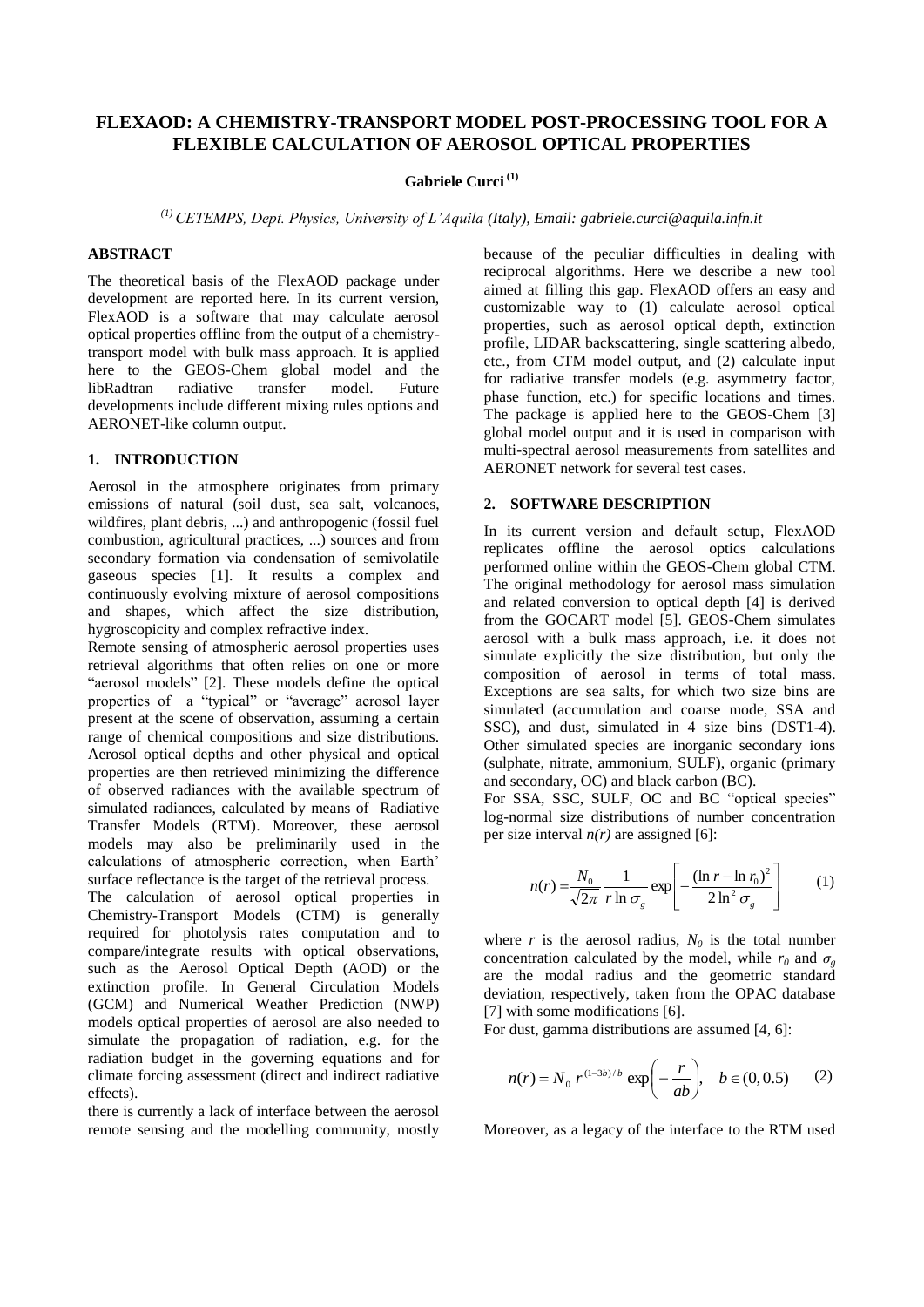in GEOS-Chem for photolysis rates calculations, the finer dust size bin is split into 4 bins, resulting in a total of 7 simulated dust "species" for optical calculations. The mass of the finer bin is evenly distributed among the 4 subbins. In Fig. 1 we show the assumed dry size distributions ( $RH = 0\%$ ). Dust bins are taken over the same gamma distribution, but they only contribute to the optical calculations in limited size ranges as shown in the figure. OCPI and BCPI refer to the hydrophilic fraction of OC and BC. The hydrophobic fraction, also simulated into the model, is assumed on the same lognormal distributions.



*Figure 1. Aerosol dry size distributions assumed in the GEOS-Chem model (and default FlexAOD setup) for optical calculations.*

Optical calculations are done under the assumption of spherical particles, thus the Mie theory applies. Mie calculations are carried out using NASA's *spher* code [8]. For a given size-distribution the aerosol optical depth  $\tau$  for each model layer is approximated as [5, 9]:

$$
\tau = \sum_{i=1}^{N_{ex}} \frac{3}{4} \frac{\overline{Q}_{e,dry,i} f_{RH,i}}{r_{e,dry,i} \rho_i} M_i = \sum_{i=1}^{N_{ex}} \beta_i M_i
$$
 (3)

where *Next* is the number of externally mixed aerosol components,  $Q_{e, dry,i}$  is the Mie extinction efficiency averaged over the dry size-distribution,  $\rho_i$  is the species density,  $M_i$  is the column mass concentration in the layer ( $g/m^2$ ),  $r_{e, dry,i}$  is the dry effective radius, that for log-normal distributions is [9]:

$$
r_e = r_0 \exp\left(\frac{5}{2} \ln^2 \sigma_g\right) \tag{4}
$$

The term  $f_{RH}$  in Eq. 3 is a scaling factor used to account for hygroscopic growth [4-6], calculated as follows for all species but dust, which is assumed to be nonhygroscopic ( $f_{RH} = 1$ ). Parameters of Eq. 3 are pretabulated at five relative humidity bins (0, 50, 70, 80, and 90%) and then interpolated to ambient RH for each scene. The  $f_{RH}$  scaling factor is calculated as:

$$
f_{RH,i} = \frac{\overline{Q}_{e, wet,i}}{\overline{Q}_{e, dry,i}} \left(\frac{r_{e, wet,i}}{r_{e, dry,i}}\right)^2
$$
 (5)

where  $Q_{e, wet, i}$  and  $r_{e, wet, i}$  are the extinction efficiency and effective radius, respectively, interpolated at ambient RH from the look-up table.

The terms multiplying the mass concentrations on the r.h.s. of Eq. 3 are often grouped in one variable *β<sup>i</sup>*  $(m^2/g)$ , called mass extinction efficiency. The RH dependence of *β<sup>i</sup>* for GEOS-Chem/FlexAOD species is shown in [6].

Aerosol characterization for radiative transfer calculations generally also requires the knowledge of other variables in addition to extinction, specifically [10]:

the single scattering albedo:

$$
\omega_{0,i} = \sigma_{sca,i} / \sigma_{ext,i} \tag{6}
$$

which is the ratio of scattering to total (scattering plus absorption) extinction;

 the Legendre expansion coefficients of the phase function [8]:

$$
P_i(\Theta) = \sum_{s=1}^{s_{\text{max}}} \alpha_{s,i} P_s(\cos \Theta), \quad \alpha_{0,i} \equiv 1 \tag{7}
$$

where *Θ* is the scattering angle, *P(Θ)* is the phase function, *P<sup>s</sup>* are generalized spherical functions,  $\alpha_s$  are the expansion coefficients, and *smax* is the order of truncation of the expansion:

and the asymmetry parameter:

$$
g_i = \frac{1}{2} \int_0^{\pi} \cos \Theta P_i(\Theta) \sin \Theta d\Theta \tag{8}
$$

The above parameters are not available from the standard GEOS-Chem output, but may be calculated offline with FlexAOD and saved in output in a format suitable for input to libRadtran RTM [10].

For comparison with measurements, FlexAOD also adds the following diagnostic variables:

• the aerosol number concentration  $N_i$  (#/cm<sup>3</sup>):

$$
N_i = \frac{\chi_i M_{w,i} n_{air}}{N_{avo} \rho_i \overline{V_i}}
$$
\n(9)

where  $\chi_i$  is the mixing ratio of species *i*,  $M_{w,i}$  its molar weight, *nair* the air number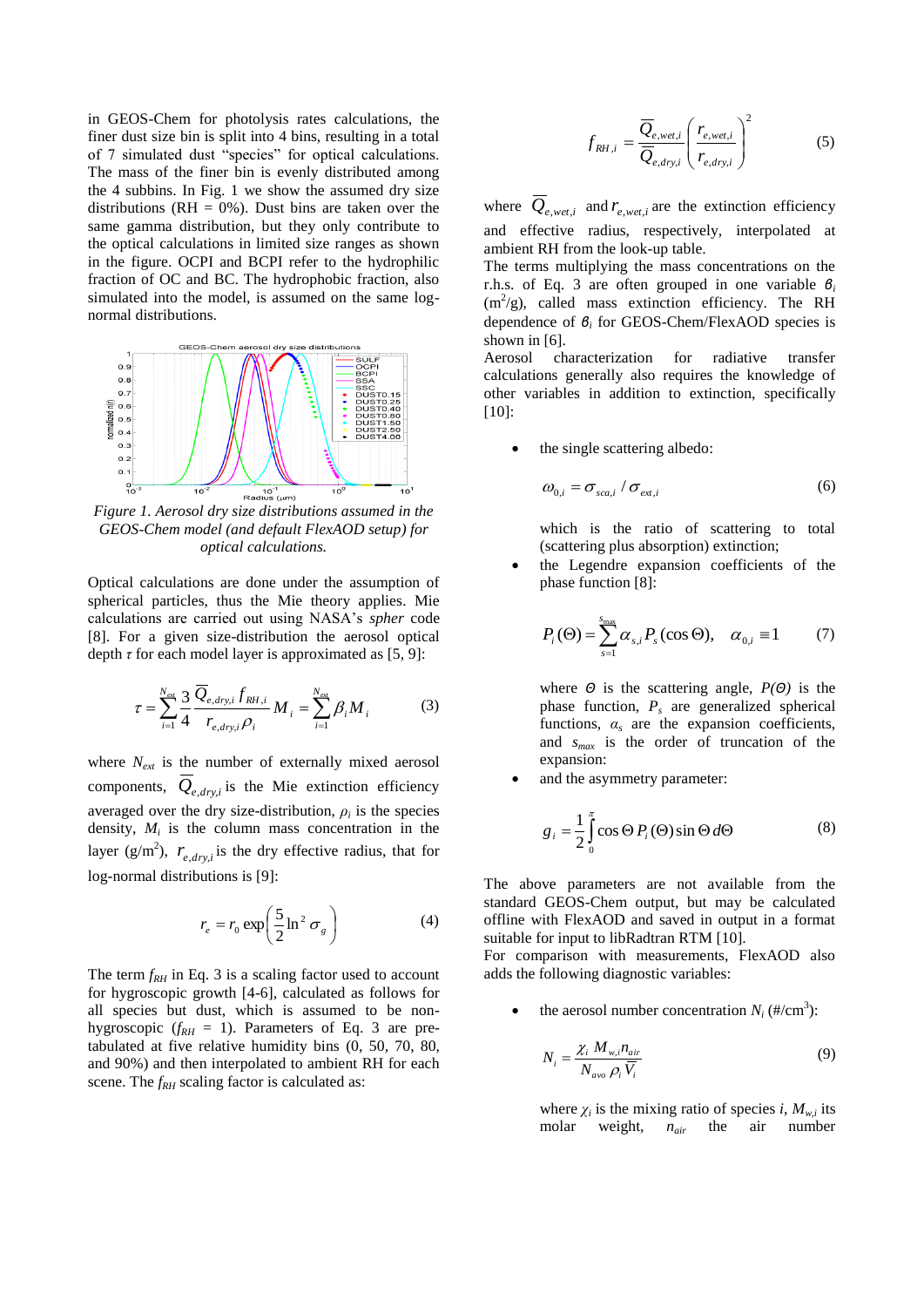concentration, *Navo* Avogadro's number, and  $V_i$  is the average particle volume;

the LIDAR ratio [11]:

$$
S = \frac{\sigma_{\text{ext}}(km^{-1})}{\sigma_{\text{back}}(km^{-1}sr^{-1})} = \frac{4\pi}{P(180^{\circ})}
$$
(10)

which express the ratio of total to backscatter extinction.

In the standard online calculations, the 9 optical species are assumed to be externally mixed, thus  $N_{ext} = 9$  in Eq. 3, i.e. the total aerosol optical depth of a layer is given by the sum of the optical depths calculated for individual species. The same applies to the total extinction coefficient and the total number concentration. The average values of other properties must be weighted by the extinction or the scattering coefficients, as follows [12]:

• 
$$
\boldsymbol{\varpi}_{0} = \frac{\sum_{i} \sigma_{ext,i} \boldsymbol{\varpi}_{0,i}}{\sum_{i} \sigma_{ext,i}}
$$
(11)

• 
$$
\alpha_s = \frac{\sum_{i} \sigma_{sca,i} \alpha_{s,i}}{\sum_{i} \sigma_{sca,i}}
$$
 (12)

$$
\bullet \qquad g = \frac{\sum_{i} \sigma_{sca,i} g_i}{\sum_{i} \sigma_{sca,i}} \tag{13}
$$

#### **1.1. Internal mixing**

Although for optical properties purposes aerosol are often assumed in external mixtures into models, in the atmosphere they are usually coated in various types of internal mixtures. External mixing assumption is computationally convenient, because one can rely on tabulated size distributions and refractive indices for each species. Accounting for the internal mixing nature of aerosol is computationally much more expensive, because the refractive index of the mixture changes at every location and time-step. Indeed, in first approximation, the refractive index of an internal mixture of aerosol may be calculated as the volumeweighted average of components refractive indices as [12]:

$$
m_j = \frac{\sum v_i m_i}{\sum v_i} \tag{14}
$$

where  $m_i$  is the refractive index of the *i*-th species and  $v_i$ its total volume concentration:

$$
v_i = \int \frac{4}{3} \pi r^3 n(r) dr \qquad (15)
$$

The refractive index of the internal mixture thus changes because it depends on the concentration of the components, which is not the case for external mixtures. The mixing rule given in Eq. 14 is only one the possible, but the best mixing rule depends on the geometric arrangement of the components [9]. When insoluble particles (inclusion) are suspended into a solution (e.g. black carbon into aqueous sulphate particles), the Maxwell-Garnett effective dielectric constant approximation should be used:

$$
\varepsilon_{MG} = \varepsilon_2 \left[ \frac{\varepsilon_1 + 2\varepsilon_2 + 2f_1(\varepsilon_1 - \varepsilon_2)}{\varepsilon_1 + 2\varepsilon_2 - f_1(\varepsilon_1 - \varepsilon_2)} \right] \tag{16}
$$

where  $\varepsilon = \sqrt{m}$  is the dielectric constant, subscript 1 and 2 refer to inclusion and solution, respectively, and *f<sup>1</sup>* is the volume fraction of the inclusion.

When the insoluble particles are interdispersed by dry components, then the Bruggeman approximation apply, and the effective dielectric constant is the solution of:

$$
f_1\left(\frac{\varepsilon_1 - \varepsilon_B}{\varepsilon_1 + 2\varepsilon_B}\right) + f_2\left(\frac{\varepsilon_2 - \varepsilon_B}{\varepsilon_2 + 2\varepsilon_B}\right) = 0\tag{17}
$$

The choice of the mixing rule is especially important for the determination of the imaginary part of the refractive index, related to the absorption properties of the medium: differences as high as 15-20% may arise for different mixing rules, that will directly reflect into the subsequent optical properties calculations.

The internal mixing case is being implemented into FlexAOD and it is not available in current version of the code.

### **3. SAMPLE APPLICATION**

In Fig. 2 we show the comparison of the annual average AOD as observed by MISR onboard Terra at three wavelengths (443, 555, 670 nm) and calculated from GEOS-Chem aerosol fields. AOD is calculated offline using FlexAOD from the GEOS-Chem simulation. A spectral model to observation comparison is often avoided, just because one need to repeat a timeconsuming full CTM simulation. FlexAOD overcomes this difficulty and allow to look at model bias at different wavelengths: for example, one can see that the model bias over Africa is positive at shorter wavelengths and negative at longer wavelengths. Thus one may attribute the bias not only to the calculation of bulk mass, but also to the uncertainty introduced by assumptions made for optical calculations.